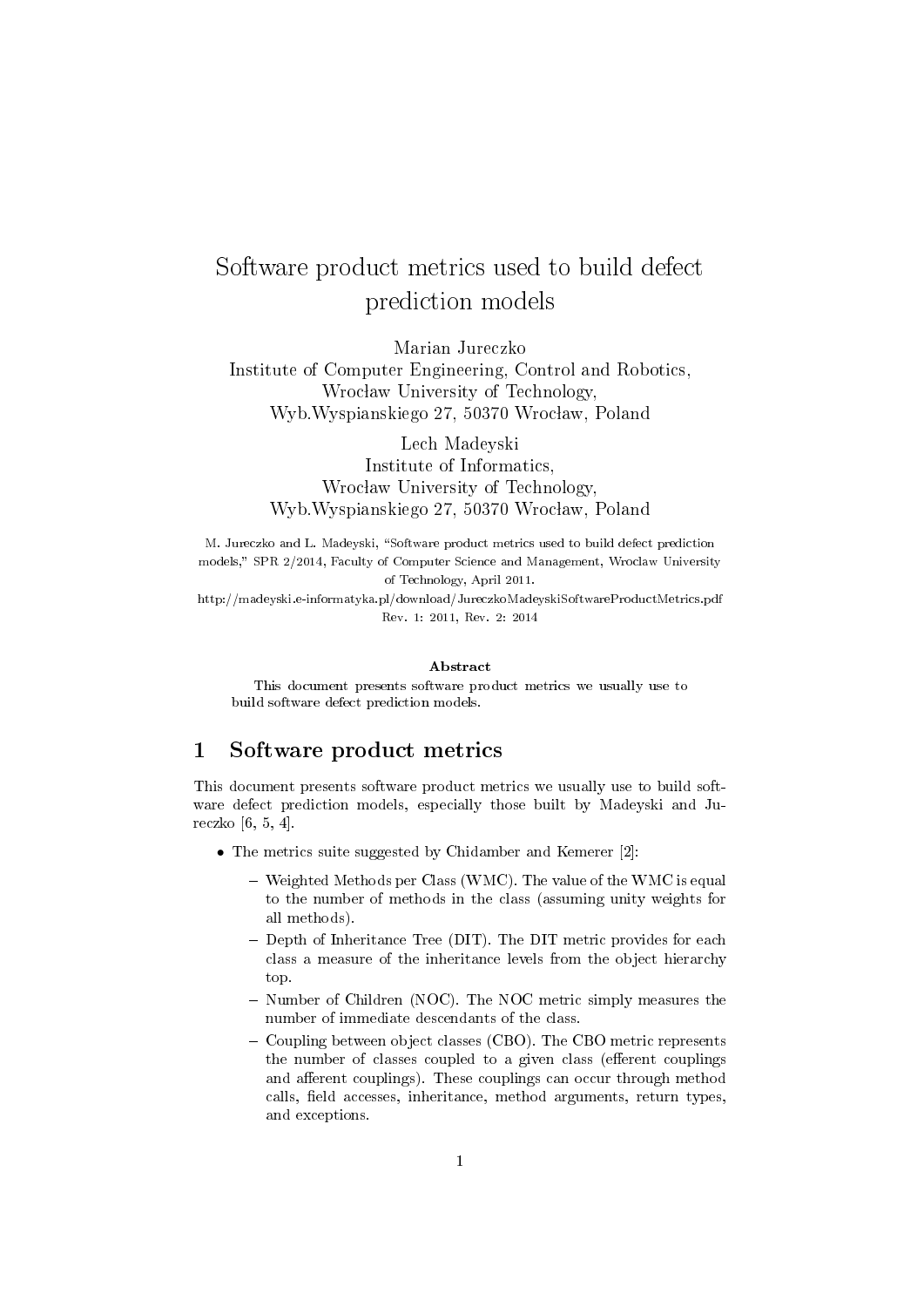- Response for a Class (RFC). The RFC metric measures the number of different methods that can be executed when an object of that class receives a message. Ideally, we would want to find for each method of the class, the methods that class will call, and repeat this for each called method, calculating what is called the transitive closure of the method call graph. This process can however be both expensive and quite inaccurate. Ckjm calculates a rough approximation to the response set by simply inspecting method calls within the class method bodies. The value of RFC is the sum of number of methods called within the class method bodies and the number of class methods. This simplication was also used in the original description of the metric.
- Lack of cohesion in methods (LCOM). The LCOM metric counts the sets of methods in a class that are not related through the sharing of some of the class fields. The original definition of this metric (which is the one used in Ckjm) considers all pairs of class methods. In some of these pairs both methods access at least one common field of the class, while in other pairs the two methods do not share any common field accesses. The lack of cohesion in methods is then calculated by subtracting from the number of method pairs that do not share a field access the number of method pairs that do.
- Lack of Cohesion in Methods (LCOM3) suggested by Henderson-Sellers [3]. LCOM3 is a normalized version of the Chidamber and Kemerer's LCOM metric and can be calculated using the following equation:

$$
LCOM3 = \frac{\left(\frac{1}{a}\sum_{j=1}^{a}\mu(A_j)\right) - m}{1 - m}
$$
 (1)

where m is the number of methods in a class; a is the number of attributes in a class and  $\mu(A)$  is the number of methods that access the attribute A.

- The metrics suite suggested by Bansiy and Davis [1]:
	- Number of Public Methods (NPM). The NPM metric simply counts<br>all the methods in a class that are declared as public. The metric is all the methods in a class that are declared as public. The metric is known also as Class Interface Size (CIS)
	- Data Access Metric (DAM). This metric is the ratio of the number of private (protected) attributes to the total number of attributes declared in the class.
	- Measure of Aggregation (MOA). The metric measures the extent of the part-whole relationship, realized by using attributes. The metric is a count of the number of class fields whose types are user defined classes.
	- Measure of Functional Abstraction (MFA). This metric is the ratio of the number of methods inherited by a class to the total number of methods accessible by the member methods of the class. The constructors and the java.lang.Object (as parent) are ignored.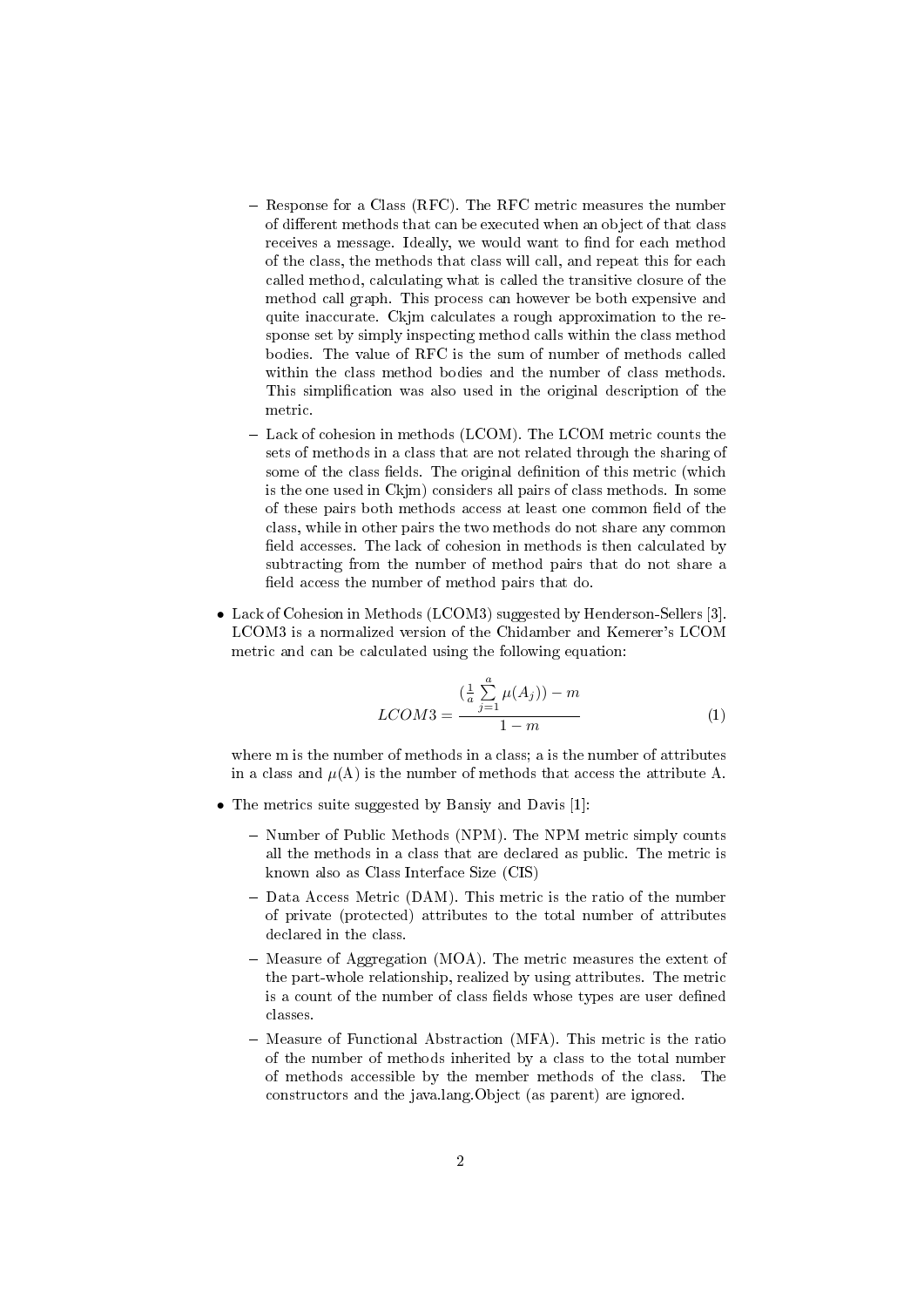- Cohesion Among Methods of Class (CAM). This metric computes the relatedness among methods of a class based upon the parameter list of the methods. The metric is computed using the summation of number of different types of method parameters in every method divided by a multiplication of number of different method parameter types in whole class and number of methods.
- The quality oriented extension to Chidamber & Kemerer metrics suite suggested by Tang et al. [9].
	- $\overline{\phantom{a}}$  Inheritance Coupling (IC). This metric provides the number of parent classes to which a given class is coupled. A class is coupled to its parent class if one of its inherited methods functionally dependent on the new or redefined methods in the class. A class is coupled to its parent class if one of the following conditions is satised:
		- ∗ One of its inherited methods uses an attribute that is dened in a new/redefined method.
		- ∗ One of its inherited methods calls a redened method.
		- ∗ One of its inherited methods is called by a redened method and uses a parameter that is defined in the redefined method.
	- Coupling Between Methods (CBM). The metric measures the total number of new/redefined methods to which all the inherited methods are coupled. There is a coupling when at least one of the given in the IC metric definition conditions is held.
	- Average Method Complexity (AMC). This metric measures the average method size for each class. Size of a method is equal to the number of Java binary codes in the method.
- Two metrics suggested by Martin [7]:
	- $-$  Afferent couplings (Ca). The Ca metric represents the number of classes that depend upon the measured class.
	- $-$  Efferent couplings (Ce). The Ca metric represents the number of classes that the measured class is depended upon.
- Class level metrics built on the basis of McCabe's complexity metric [8]  $-\text{Max(CC)}$  (the greatest value of CC among methods of the investigated class) and  $Avg(CC)$  (the arithmetic mean of the CC value in the investigated class). McCabe's cyclomatic complexity (CC) is equal to number of different paths in a method (function) plus one. The cyclomatic complexity is defined as:  $CC = E-N+P$ ; where  $E$  - the number of edges of the graph, N - the number of nodes of the graph, P - the number of connected components. CC is the only method size metric. For the sake of prediction models class level metrics  $Max(CC)$  and  $Avg(CC)$  have been derived.
- Lines of Code (LOC).